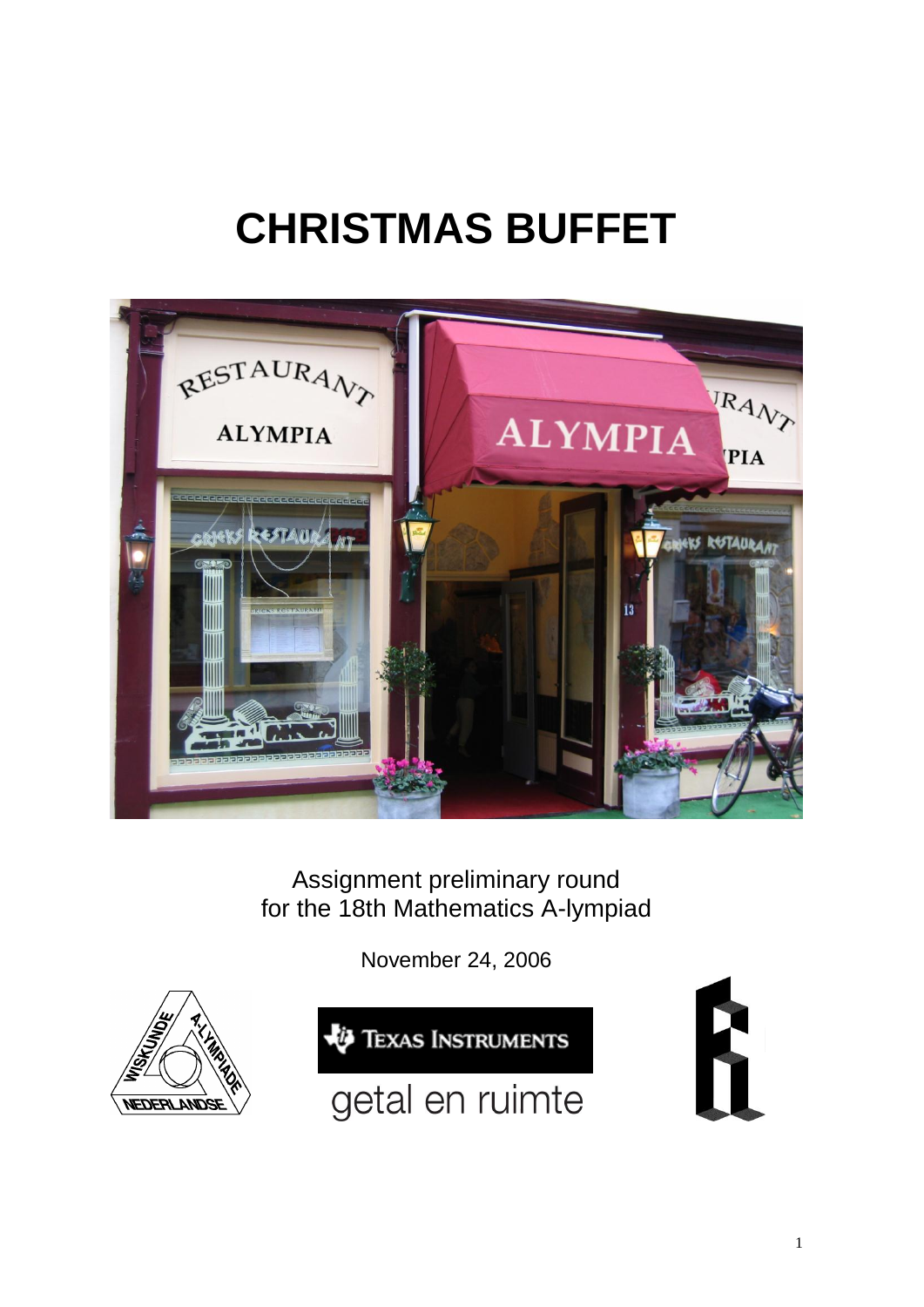#### **Guidelines preliminary assignment Mathematics A-lympiad 2006/2007**

This Mathematics A-lympiad assignment consists of two introductory assignments, two follow-up assignments and a final assignment.

#### *General advice for working on the assignment*

- First read the full text of the assignment, so that you know what you have to do.
- Keep an eye on the time you are using for the introductory and follow-up assignments; make sure you have enough time left for the final assignment. Divide tasks where possible, and confer when needed.
- If you did divide tasks, discuss the results of the assignments you have done with each other before you start working on the final assignment..
- It is important for the final assignment to give a very clear description of the booking system you have designed.
- The answers for the introductory and follow-up assignments should not be a part of the description of the booking system in the final assignment. Put the results of the introductory and follow-up assignments in an appendix.

Hand in:

- A clear and elaborate description of the booking system.
- In appendices: the results of the introductory and follow-up assignments.

#### **Copies of your work will go to the jury. Please make sure the copies are legible; write in black, only print on A4 paper, preferably do not use a pencil for drawings. Make a copy to check if you are not sure!**

#### Assessment

Among other things, the following points will be taken into account:

- legibility and clarity of the description of the booking system,
- completeness of the work,
- the use of mathematics.
- argumentation used and justification of choices you made (how realistic a proposal is may play a part here),
- the depth of the work,
- style of presentation: including form, legibility, structure, use and function of appendices etc.

Have fun and good luck!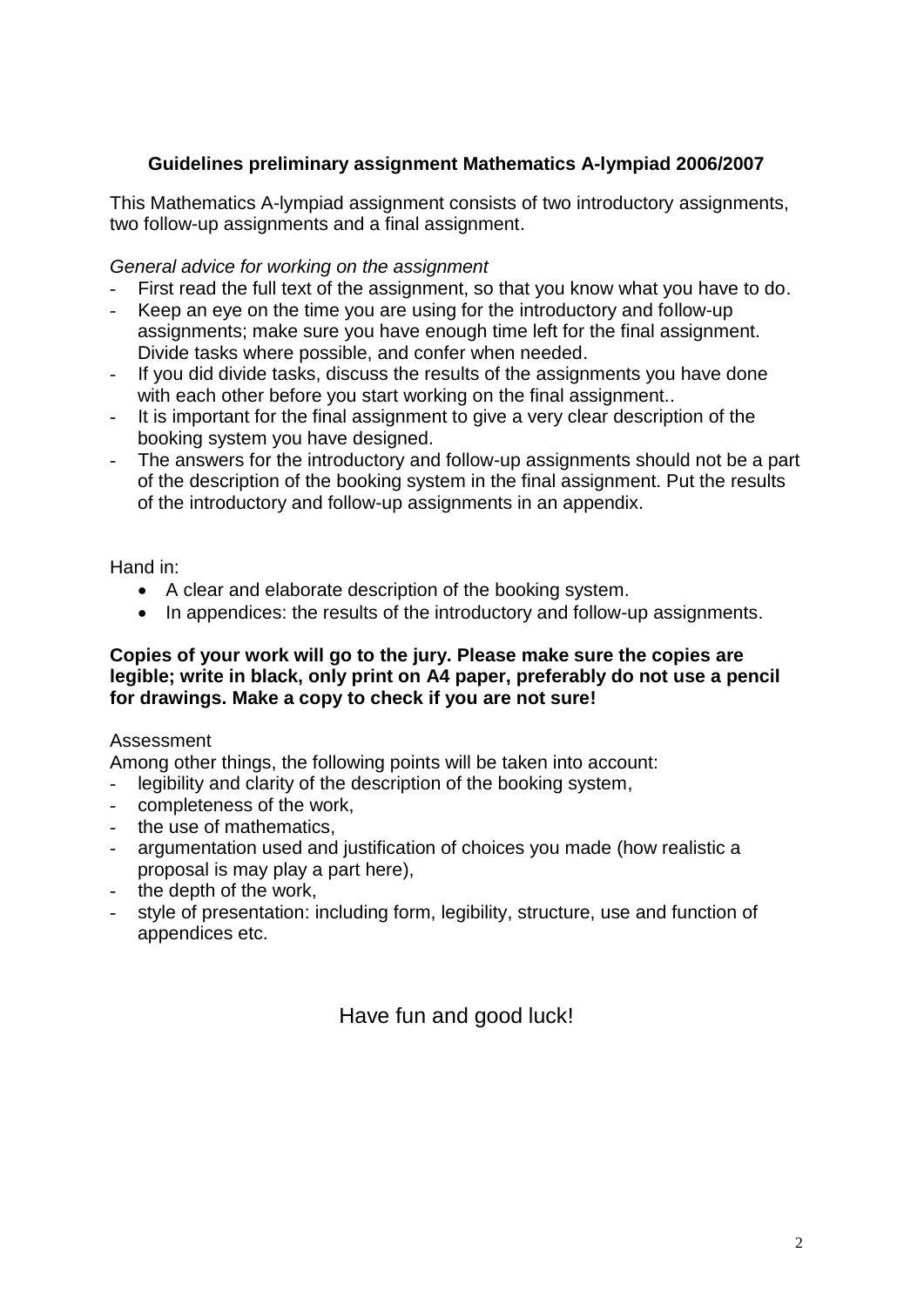## **THE CHRISTMAS BUFFET**

#### **Introduction**

Restaurant Alympia is a Greek restaurant in the centre of a medium-sized town. This year, for the first time, the restaurant's owner, Anastasios Zeus, will organise a Christmas Buffet on Boxing Day. All dishes will be set out on long tables, and guests can fill their plates with no limit. Zeus has put together a drinks arrangement especially for this buffet. Of course, people will have to book in advance for the Christmas Buffet.

Of course Anastasios Zeus wants both a successful Christmas Buffet for his guests and an optimum profit. He needs to take into account several factors, such as: his own expenses (depreciation, purchase and personnel costs), the capacity of the restaurant, guests' wishes etc.

The main problem for Zeus is to get a handle on bookings: he has no idea how many bookings for the Christmas Buffet he will get. Therefore the request to you to set up a good booking system.

That system must result in an *eating roster*, an occupancy plan that satisfies the guests, that keeps the restaurant as full as possible and that optimises the profit for the owner.

In the *introductory and follow-up assignments* you will explore simplified representations of the problem. In the end, in the *final assignment* you will have to make use of all aspects to achieve an optimal booking system for Anastasios Zeus.

## **Information on the Christmas Buffet**

#### **The buffet**

Groups can book as a group, in the name of one of the members of the group. There is a choice for how long one wants to eat:: 2 hours, 3 hours or 4 hours. The buffet starts at 17.00 and the restaurant closes at 24.00. People can indicate when they make their booking whether they want to start early (between 17.00 and 20.00) or late (after 20.00). Due to the size of the restaurant and maintaining the Christmas spirit, the groups may not be larger than eight people.

Drinks will be served at the tables by the serving staff; afterwards a pre-defined price per person for the buffet and the drinks arrangement will be paid. Restaurant Alympia has one regular waiter.

#### **The space**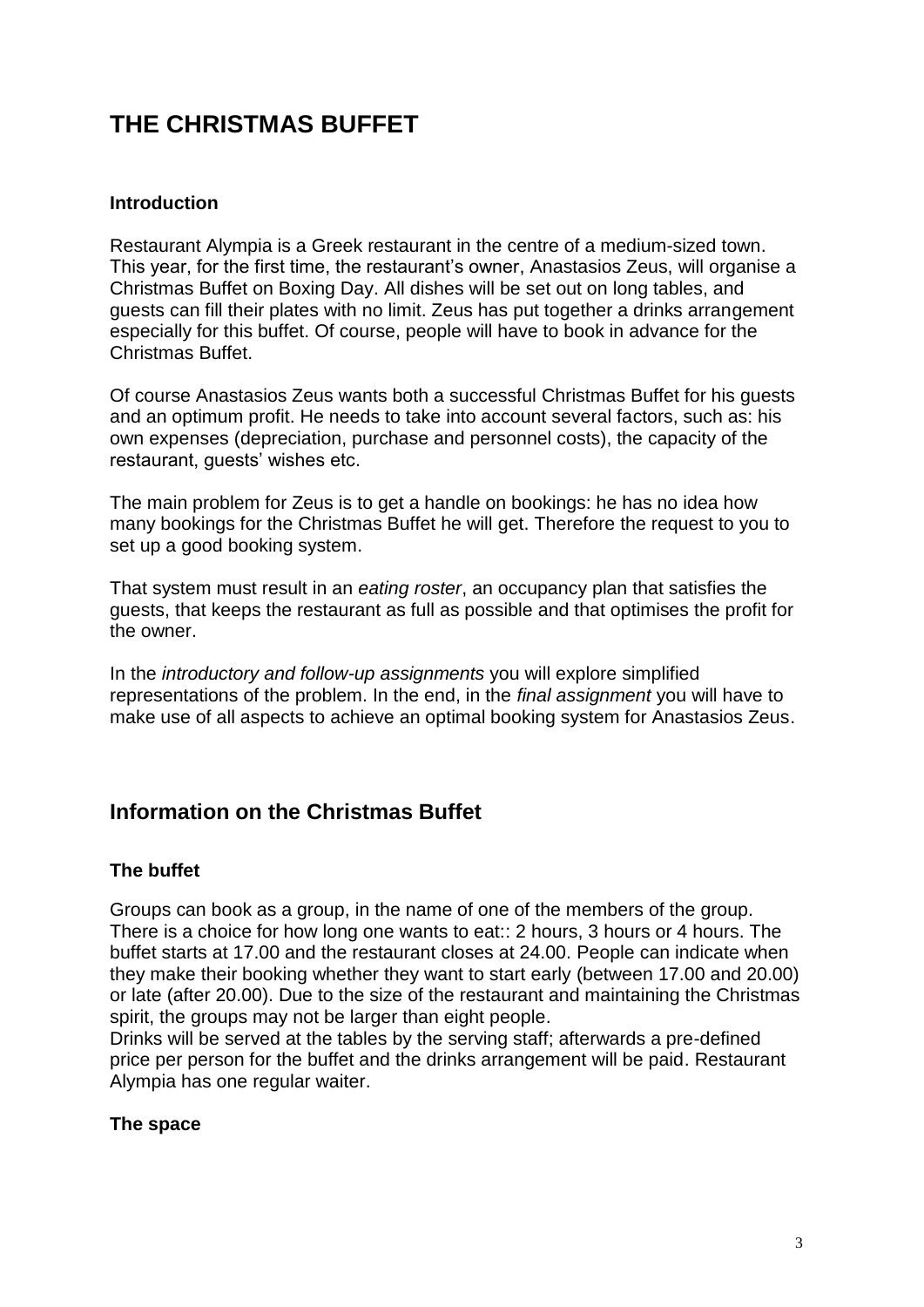The restaurant has room for a maximum of 48 guests at the same time. There are 24 double tables, which the staff can easily move about to create larger tables. There are *never more than two people* at each individual double table. Of course, groups with an odd number of guests and single guests are never placed at a table with other groups. So a group of three would require two double tables!

#### **Prices and expenses**

Zeus has prepared the following prices for the Christmas Buffet and the drinks arrangements:

|                 | <b>BUFFET</b>       |              | <b>DRINKS</b> |         |
|-----------------|---------------------|--------------|---------------|---------|
|                 | <b>Price buffet</b> | Average cost | Price         | Average |
|                 |                     |              | arrangement   | cost    |
| 2 <sub>hr</sub> | € 35                | € 7          | € 15          | € 3     |
| 3 <sub>hr</sub> | €45                 | €9           | € 20          | € 4     |
|                 | € 55                | € 11         | € 25          | ∈ 5     |

*All prices are per person.*

Fixed expenses for Zeus are  $\epsilon$  500,- per night. These include rent, the cook, the regular waiter, his own wages, depreciation on kitchen equipment etc.

The restaurant has a large number of part-time serving staff on call, mostly students from the local hotel school. Mr. Zeus thinks there should be at least one waiter or waitress for every ten guests. On average one waiter or waitress costs (gross) € 15,- an hour. Zeus always arranges in advance how many (consecutive) hours staff will be working.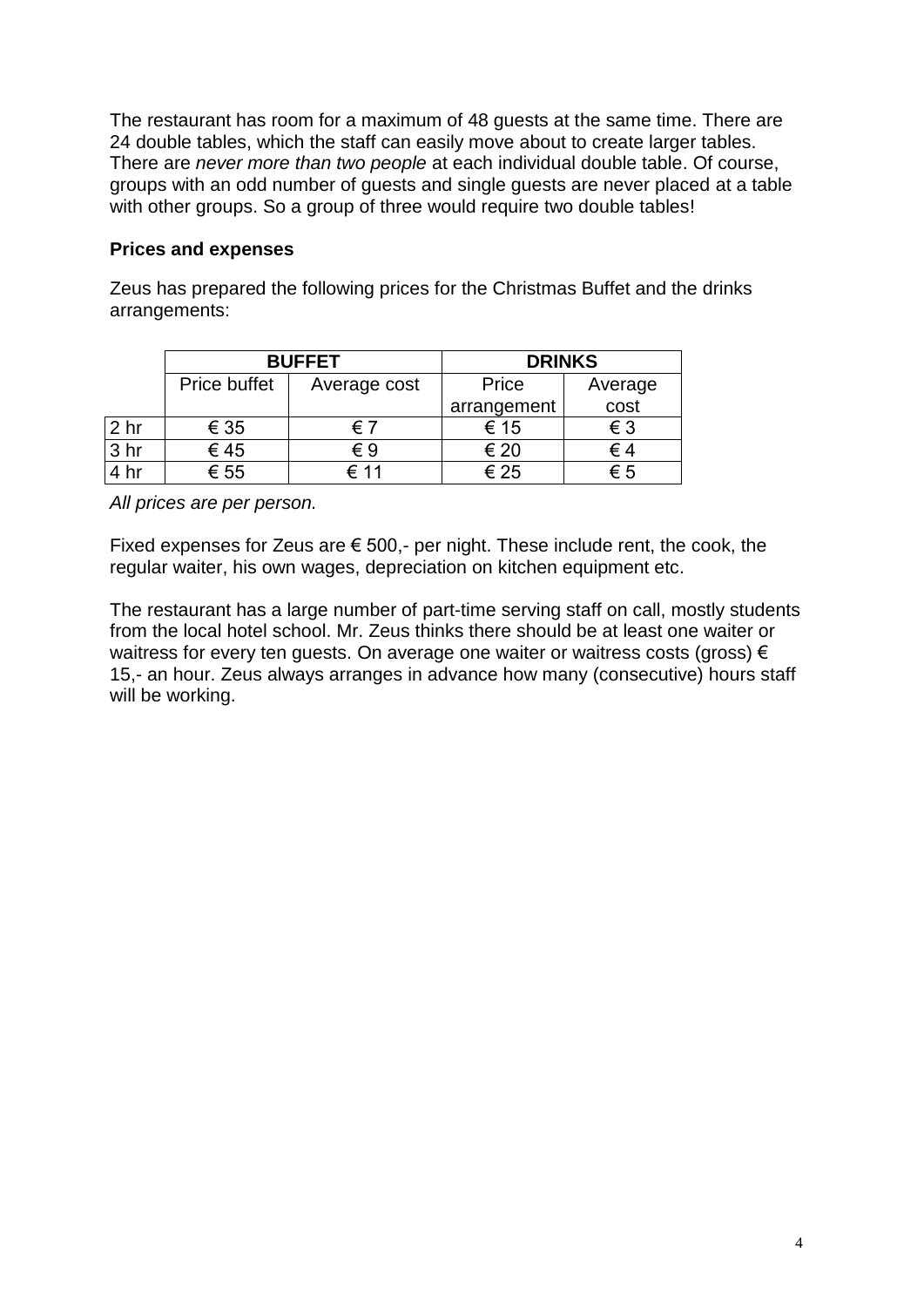## **Introductory assignments**

## **Assignment 1**

Assume that Zeus received the following bookings for the Christmas Buffet:

| <b>Name</b>           | <b>Number</b><br>of people | Length<br>buffet (in<br>hours) | <b>Start time</b> |
|-----------------------|----------------------------|--------------------------------|-------------------|
| 1. Marée family       | 3                          | 4                              | Early             |
| 2. Joris and Gertrude | 2                          | $\overline{2}$                 | Late              |
| 3. Van der Gun family | 8                          | 4                              | Late              |
| 4. Verbeem family     | 4                          | 4                              | Early             |
| 5. Marjan and Ruud    | 2                          | $\overline{2}$                 | Early             |
| 6. Marc and Harriët   | 4                          | 3                              | Late              |
| 7. Bol family         | 7                          | 3                              | Late              |
| 8. Kim v. Rijsewijck  | 5                          | 3                              | Early             |
| 9. Van Woezik family  | 6                          | 2                              | Early             |

Make an eating roster for these guests and calculate the optimum profit for Mr. Zeus for the Christmas Buffet based on these bookings. Show your working method clearly.

#### **Assignment 2**

Based on Mr. Zeus' pricing not all groups are as profitable. Give an overview of the factors that determine this; use calculated examples to clarify this. Then calculate the theoretically possible maximum profit for Mr. Zeus on the night of the buffet. Support your calculations and justify your choices!

## **Follow-up assignments**

Anastasios Zeus assumes there will be a rush for the Christmas Buffet. For that reason he has decided to do the bookings on-line. The day after booking has started, he checks his mailbox, which is filled up completely; there are many more bookings than he can ever hope to accommodate in his restaurant. What to do now?

In the appendix you can see the applications that arrived on the first day in chronological order (top to bottom).

#### **Assignment 3**

Zeus is overwhelmed by the number of applications. His original intention was to use the principle of 'first come, first served'. Arrange the guests according to this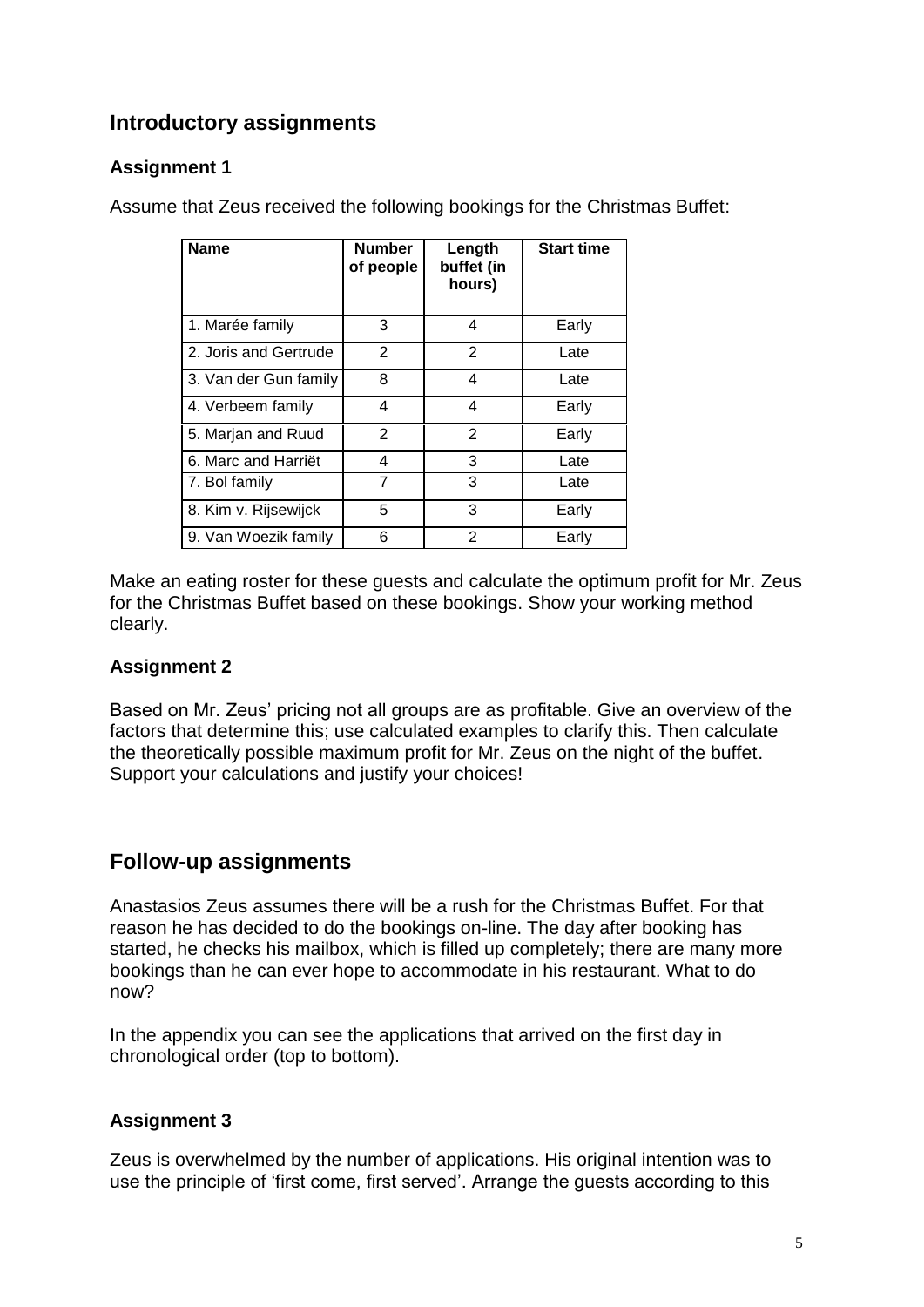principle and calculate the resulting profit for Zeus. Represent the full eating roster in an orderly way.

### **Assignment 4**

Work out what the optimal arrangement (the best eating roster) is for Zeus if he were to let go of the principle of 'first come, first served' and arranges the applications according to his own discretion. Clearly indicate your choices and why you make them. Here as well, your work must contain a clear and recognisable representation of the eating roster and all calculations and considerations!

## **Final assignment**

Make use of your findings and experience from the introductory and follow-up assignments!

Zeus is considering organising similar buffets in future, again using internet for bookings (by email).

Set up a system or a number of guidelines to indicate how Zeus should arrange the bookings in that case. The system must contain a ready-made roster (or planning overview), that lets the bookings be arranged practically.

Describe clearly how the system works, so that Zeus and possible new staff can use it easily. Feel free to represent the system as a flow chart or a computer program.